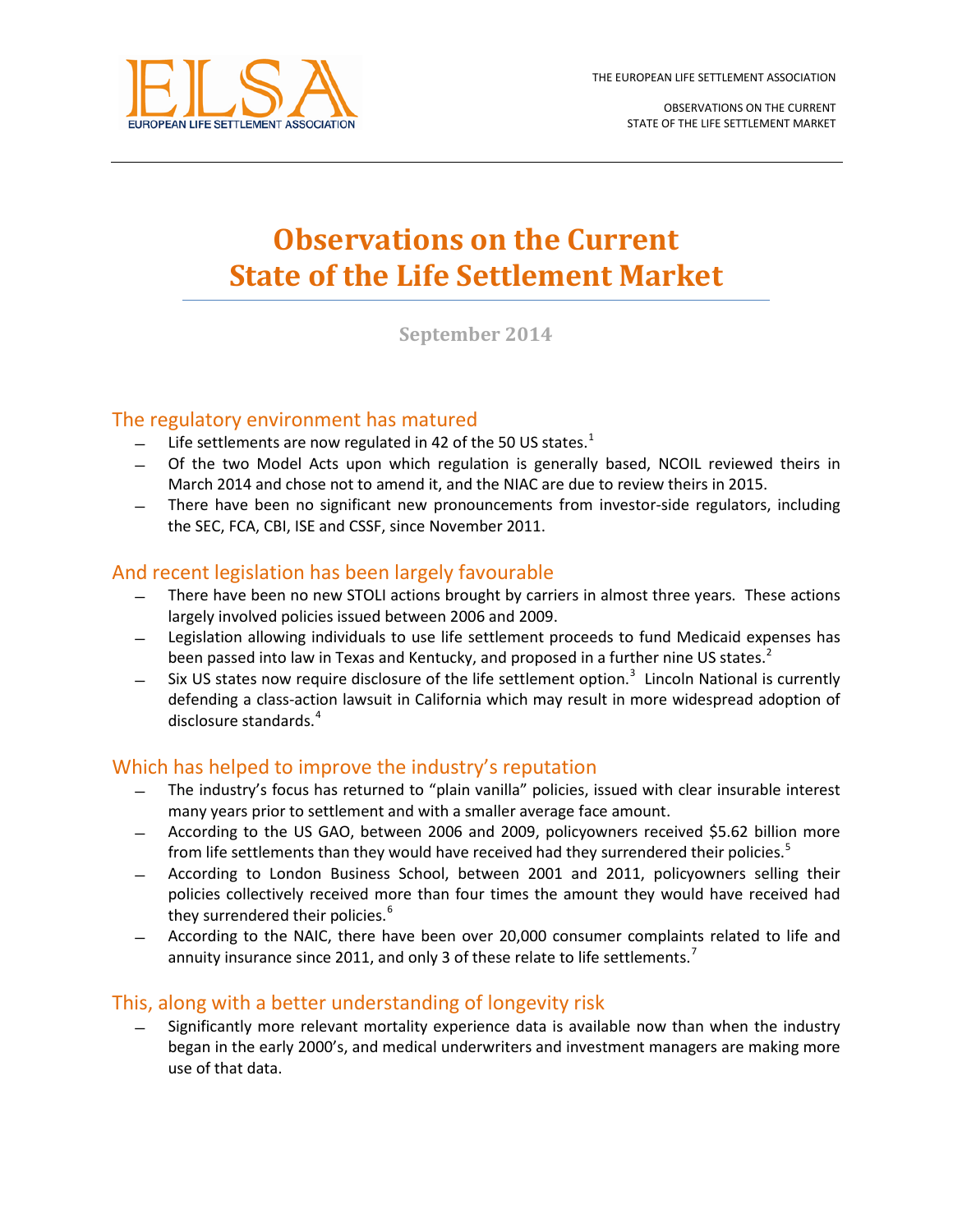

- ̶ There is evidence to suggest that the life expectancy estimates provided by the leading thirdparty medical underwriters are starting to converge.
- ̶ The US Society of Actuaries released their draft 2014 VBT mortality tables on 14 August. If adopted by the market as expected, pricing and valuation assumptions will converge further.

# And an appreciation for the fundamental benefits of the asset class

- ̶ Attractive returns.
- ̶ Largely uncorrelated to those of traditional asset classes.
- ̶ And with relatively low return volatility, if held to maturity.

#### Has led to more capital and new investors entering the market

- ̶ Apollo Global Management LLC has received \$1.555 billion in commitments for investment in its second life settlement fund, Financial Credit Investment II. As of June 30, Apollo had invested \$653 million of that amount.<sup>[8](#page-2-7)</sup>
- Blackstone Group LP recently purchased a portfolio with more than \$800 million in face value.<sup>[9](#page-2-8)</sup>

#### Which has contributed to a reduction in policy yields

̶ The "AAP Life Settlement Reference Rate - Main Market" averaged 16.1% between May and July 2014, compared to an average of 19.0% between January 2011 and April 2014.<sup>[10](#page-2-9)</sup>

# And encouraged more policy origination

- ̶ The face value of life insurance policies sold reached \$2.57 billion [in 2013], an increase from \$2.13 billion the year before. $^{11}$  $^{11}$  $^{11}$
- ̶ 2014 has seen an increase in TV, radio and internet marketing and advertising by brokers and providers, some using well-known actresses and actors as spokespeople.
- ̶ A number of providers are also working on "direct to consumer" initiatives and the promotion of irrevocable beneficiary ("IB") transactions.

# Bringing additional activity and growth to the industry

- ̶ ELSA and the other industry associations are attracting new members, with LISA reporting 13 new members in the past three months.
- ̶ Conference numbers are up by 30% or more. ELSA and BVZL are expecting a record attendance at their joint summit on 29 September.
- ̶ ELSA's first half-day symposium in June was enthusiastically received, and it is planning a second event in December.
- ̶ Further collaboration between the industry associations is expected, as they work together to meet the increasing demands of their members and the market for unbiased information and expertise.